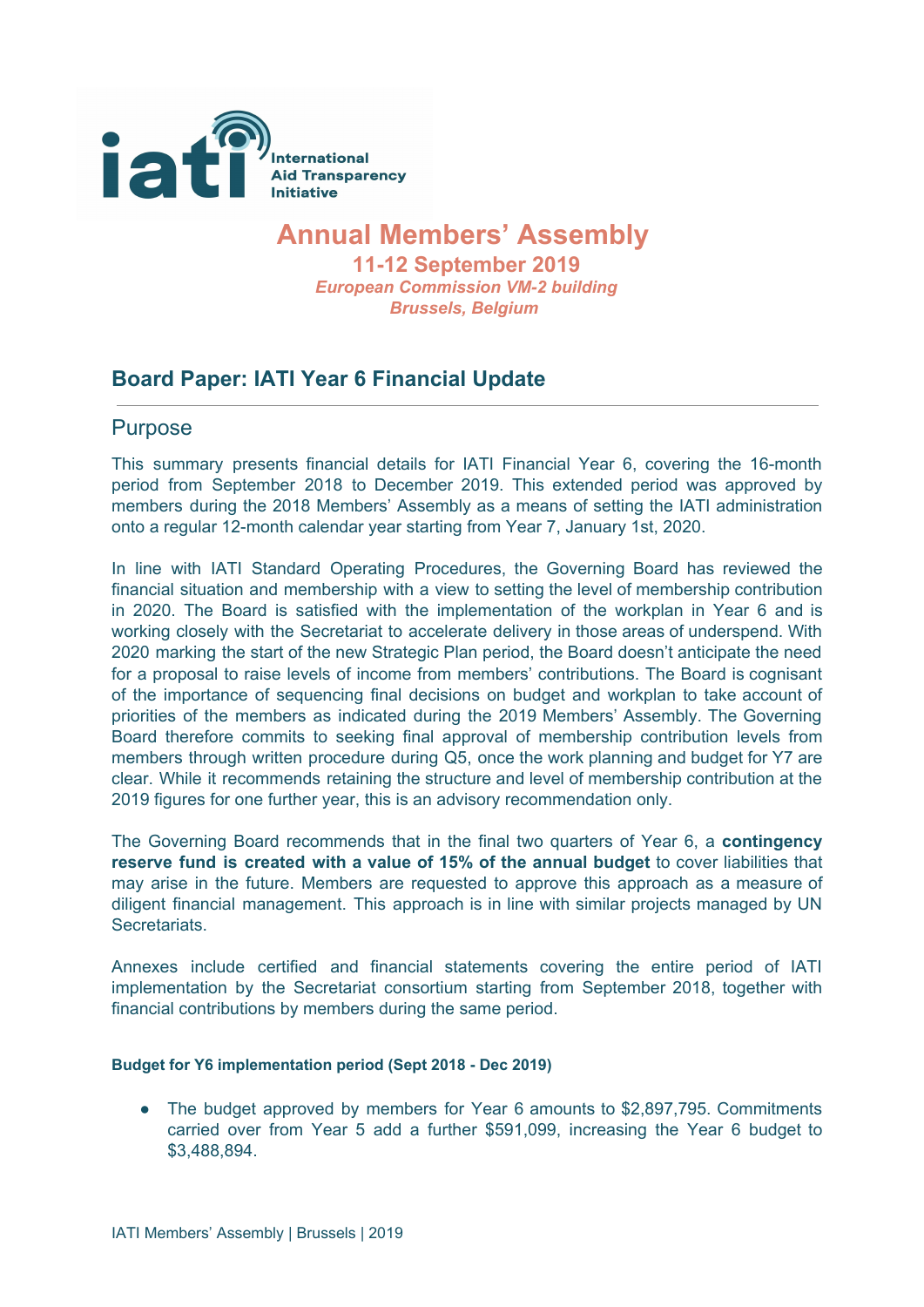- In February 2019, the Governing Board approved a budget revision adding \$719,432 or 21% during the 16 month implementation period, to take account of new work arising from the September 2018 technical audit and the implementation of changes approved by the 2018 MA that had been proposed by the Working Group on Institutional Arrangements. With commitments carried over, this brings the total Y6 budget to \$4,208,326.
- In-kind personnel costs contributed by consortium organisations amount to \$390,475 in Year 6.

#### **Income to June 30, 2019**

| Income from memberships<br>Income from voluntary contributions<br>Advance payment of Y7 membership<br>contributions for FY 2020 | \$2,333,025<br>\$75,000<br>\$85,000 |
|---------------------------------------------------------------------------------------------------------------------------------|-------------------------------------|
| Income from interest 2018-2019                                                                                                  | \$62,207                            |
| Income and interest carried over 2013-17                                                                                        | \$2,424,051<br>\$4,979,283          |
| <b>Outgoing</b>                                                                                                                 |                                     |
|                                                                                                                                 |                                     |
| Project expenditure until June 19<br><b>Project Advances and open POs</b>                                                       | \$1,732,214<br>\$2,340              |
| Commitments for Y6 activities (2019)<br>\$3,178,916                                                                             | \$1,444,362                         |
| <b>Project balance (Anticipated – December 2019)</b>                                                                            |                                     |
| Advance Y7 payments received<br>Funds to be received                                                                            | $-$ \$85,000                        |
| Y6 Membership Contributions <sup>1</sup>                                                                                        | \$228.111                           |

#### **Estimated cash position as at December 2019 1,943,477**

● Reserve (Contingency, 15% of annual budget) \$631,249

#### **Anticipated cash position after the deduction of the reserve \$1,312,228**

The spending rate for the period IATI Y6 Q1 - Q3 (Sep 18 – Jun 19) is 65% of the Q1-Q3 budget, and projected spending rate by the end of the current financial year is 90%, including contingency reserve.

#### Factors affecting implementation in Year 6

The following section presents a breakdown of expenditures and commitments in each strategic area, leading to year end projections. It highlights activity areas that have been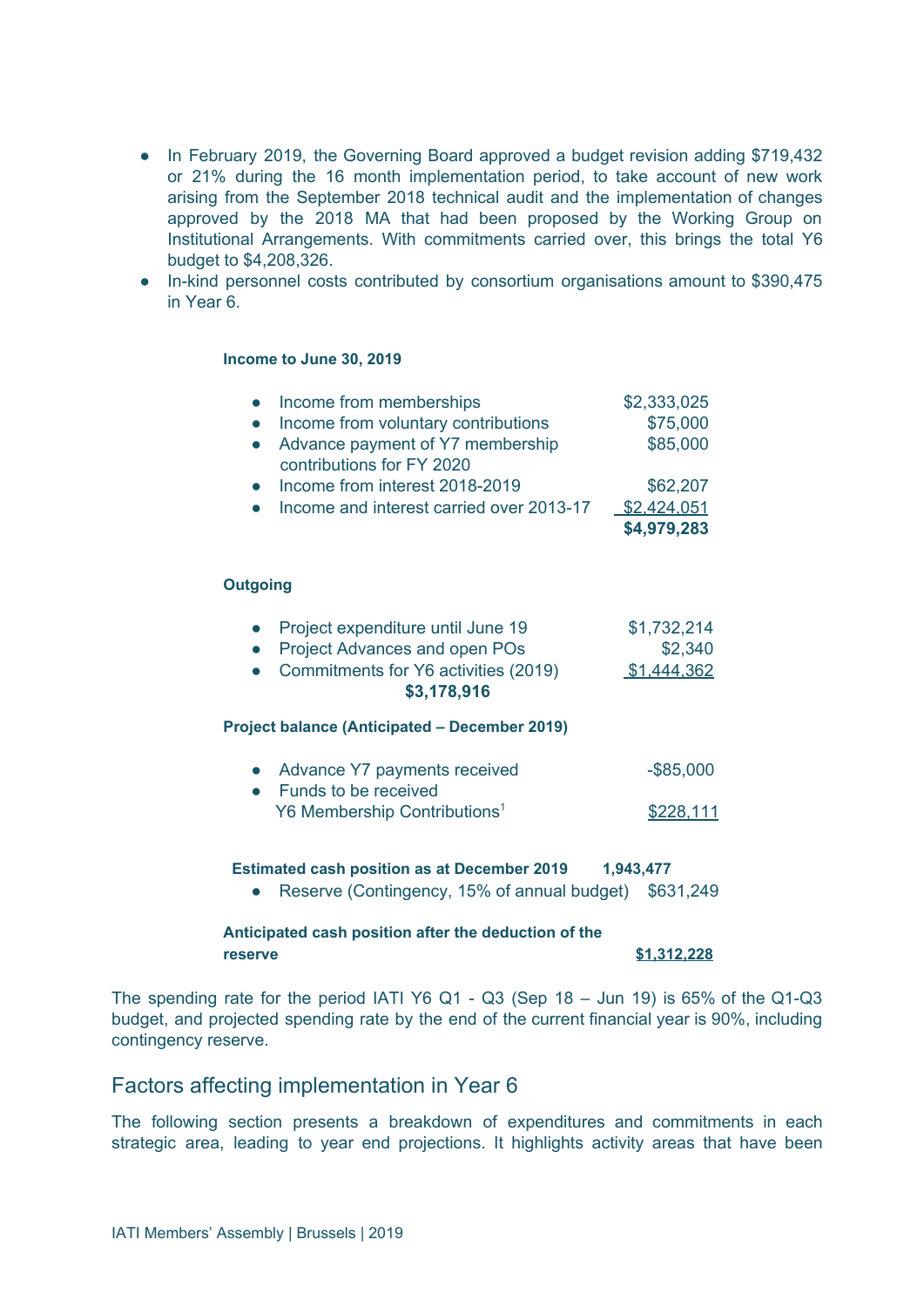delayed or superceded - for the purpose of illustrating the financial position - and is not intended as a full account of workplan implementation.



#### *Diagram 1*

*Diagram 1* presents the **activity costs (dark blue)** and **personnel costs (light blue)** spent and committed up to 31 December 2019). Line 7 represents an amount of 15% of the annual budget (\$631,249 in Year 6) which the Board recommends as a contingency reserve amount to be maintained in future years, and which would be available to cover potential liabilities.

Strategic objective 1: Promoting Data Use

| Y6 budget | <b>Actual Expenditure</b><br>(30 June) | <b>Commitment</b><br>(July - Dec) | Used by year end<br>(%) | <b>Remaining</b> |
|-----------|----------------------------------------|-----------------------------------|-------------------------|------------------|
| \$915,551 | \$328,966                              | \$244,757                         | 63%                     | \$341,828        |

Key impact on delivery:

- Procurement of datastore development services and management of contract (*Contract process was slow to begin with but delivery since returned to schedule*)
- Implementation of the Data Use Fund for community activities in line with the Data Use Strategy (*Several Requests for Proposal (RFPs) have failed to result in contracts being offered, and in one case, led to a cancelled contract and relaunch of procurement process*)
- Activities to increase awareness and ability to access and use IATI data among targeted partner country government and CSO representatives. (*Activities delivered remotely or by partners, without incurring budgeted travel costs*).

#### **Strategic objective 2: Improving data quality, breadth and depth**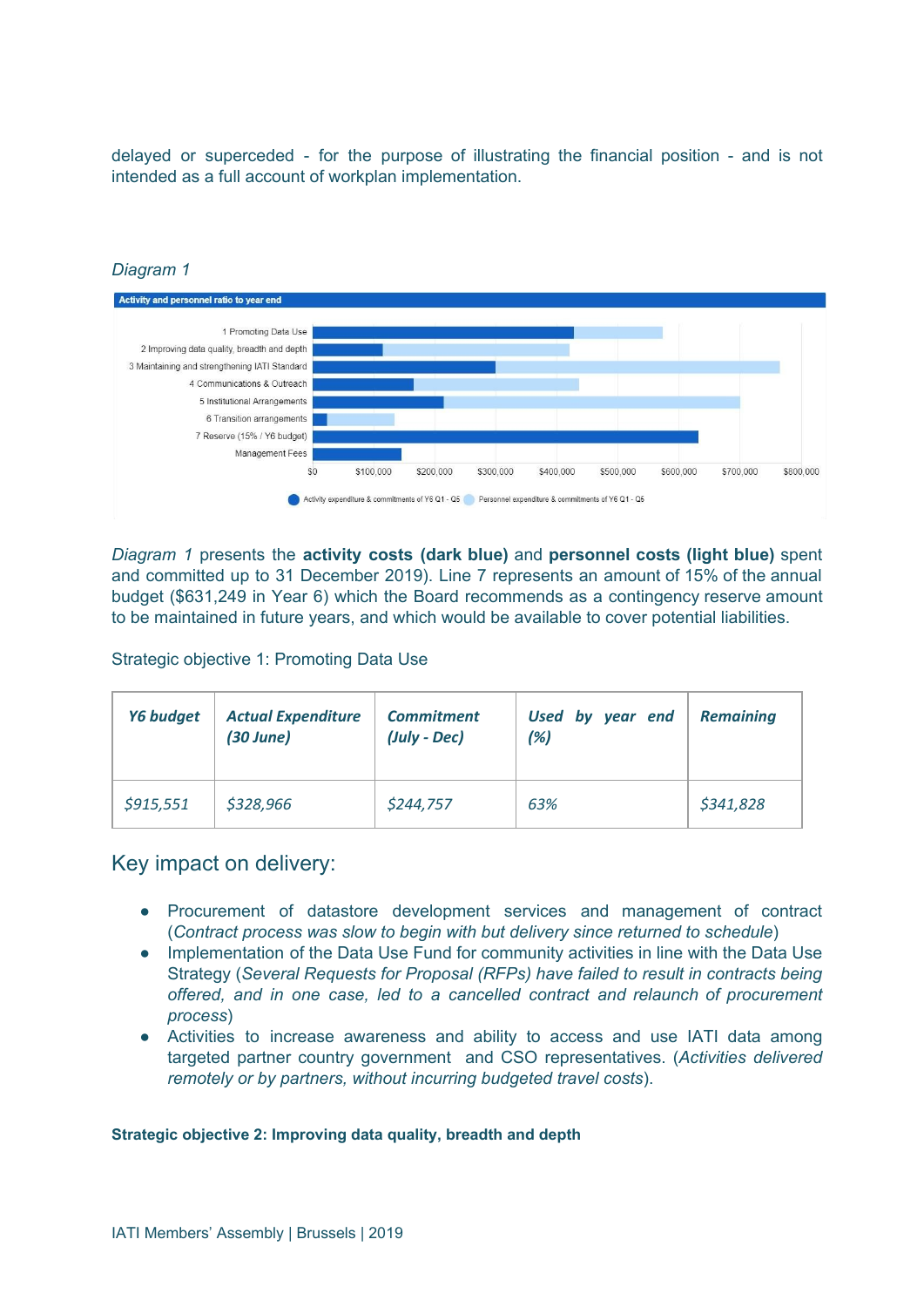| Y6 budget | <b>Actual Expenditure</b><br>(30 June) | <b>Commitment</b><br>(July - Dec) | <b>Used by year end</b><br>(%) | <b>Remaining</b> |
|-----------|----------------------------------------|-----------------------------------|--------------------------------|------------------|
| \$452,881 | \$202,316                              | \$218,194                         | 93%                            | \$32,371         |

## Key impact on delivery:

- Development of improved guidance on best practice to add to new website (*ongoing*)
- Procurement of validation development services for publishers and management of contract; (*late start due to procurement delays*)

A delay in procurement led to a later than anticipated start of the validator activity; this is now on track for delivery in late September.

#### **Strategic objective 3: Maintaining and strengthening the IATI Standard**

| Y6 budget   | <b>Actual Expenditure</b><br>(30 June) | <b>Commitment</b><br>(July - Dec) | Used by year end<br>(%) | <b>Remaining</b> |
|-------------|----------------------------------------|-----------------------------------|-------------------------|------------------|
| \$1,078,192 | \$447,276                              | \$317,438                         | 71%                     | \$313,478        |

## Key impact on delivery:

- Product Development Fund (*fund of \$50,000 set aside through budget revision and managed in conjunction with Board focal points following the Technical Audit recommendation, and was not spent in full*)
- Unanticipated developer vacancy within the Technical Team *(alternatives currently being explored)*
- Bring Standard reference pages into the new IATI website (*ongoing*)
- Annual meetings of the TAG ensure timely decision-making on all matters relating to the development and implementation of the IATI Standard (*no TAG has taken place in 2019*).

#### **Strategic objective 4: Communications and Outreach**

| Y6 budget | <b>Actual Expenditure</b><br>$(30$ June) | <b>Commitment</b><br>(July - Dec) | <b>Used</b><br>bv<br><b>vear</b><br>end $(\%)$ | <b>Remaining</b> |
|-----------|------------------------------------------|-----------------------------------|------------------------------------------------|------------------|
| \$529,603 | \$252,961                                | \$183,431                         | 82%                                            | \$93,212         |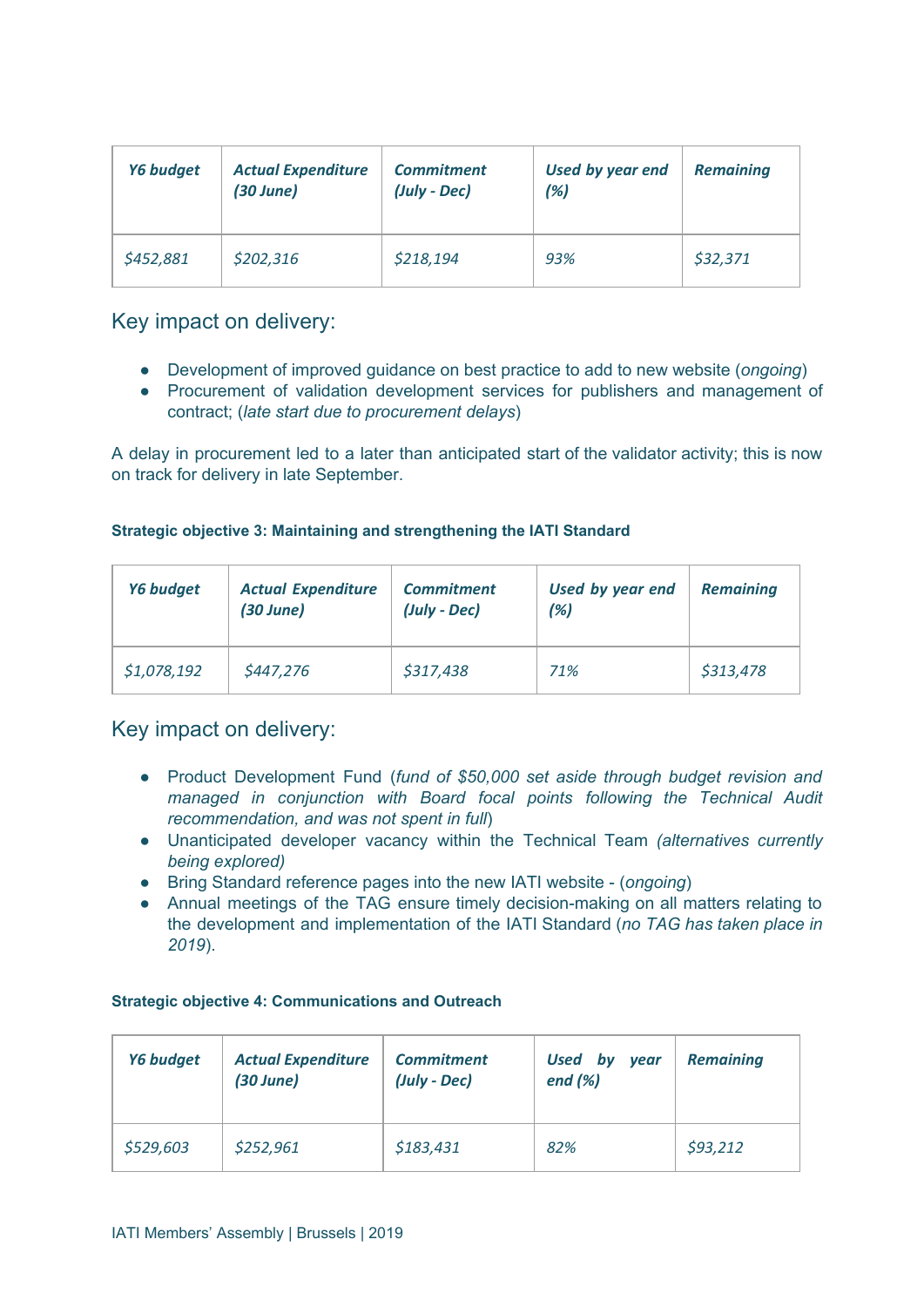## Key impact on delivery:

- Recruitment of personnel at UNDP (*slower than expected recruitment). Scheduled start date Q4)*
- Contingency for Board travel to key events representing IATI; (*calls on this budget line lower than anticipated*)
- Update outreach strategy to include targeted engagement plans for different stakeholder groups at political levels as well as to promote data quality and use (*covered through personnel cost*)
- Continuing updating and improving IATI website (*ongoing through personnel cost, with outsourced design elements delayed to Q4*)
- Design and create a new IATI promotional materials (*ongoing through personnel cost with outsourced design and translation delayed to Q4*)

| <b>Y6 budget</b> | <b>Actual Expenditure</b><br>$(30$ June) | <b>Commitment</b><br>(July - Dec) | Used by<br>year<br>end $(\%)$ | <b>Remaining</b> |
|------------------|------------------------------------------|-----------------------------------|-------------------------------|------------------|
| \$767,432        | \$334,427                                | \$365,715                         | 91%                           | \$67,290         |

#### **Strategic objective 5: Institutional arrangements**

## Key impact on delivery:

- Travel of Board for internal strategic planning meetings (*savings through lower travel costs*).
- Additional travel both for face to face Board (*one more per year in addition to the MA*) and coordination meetings.

#### **Strategic objective 6: Transition activities (Strategic Planning)**

| Y6 budget | <b>Actual Expenditure</b><br>(30 June) | <b>Commitment</b><br>(July - Dec) | Used by year end<br>(%) | <b>Remaining</b> |
|-----------|----------------------------------------|-----------------------------------|-------------------------|------------------|
| 243,944   | \$84,407                               | \$50,329                          | 55%                     | \$109,208        |

## Key impact on delivery:

- Four country missions in support of SP exercise (*Two undertaken, due to scheduling constraints*)
- SP workshop 30 attending (Europe or US) (*virtual consultation undertaken with smaller group face to face consultations in the margins of other meetings*)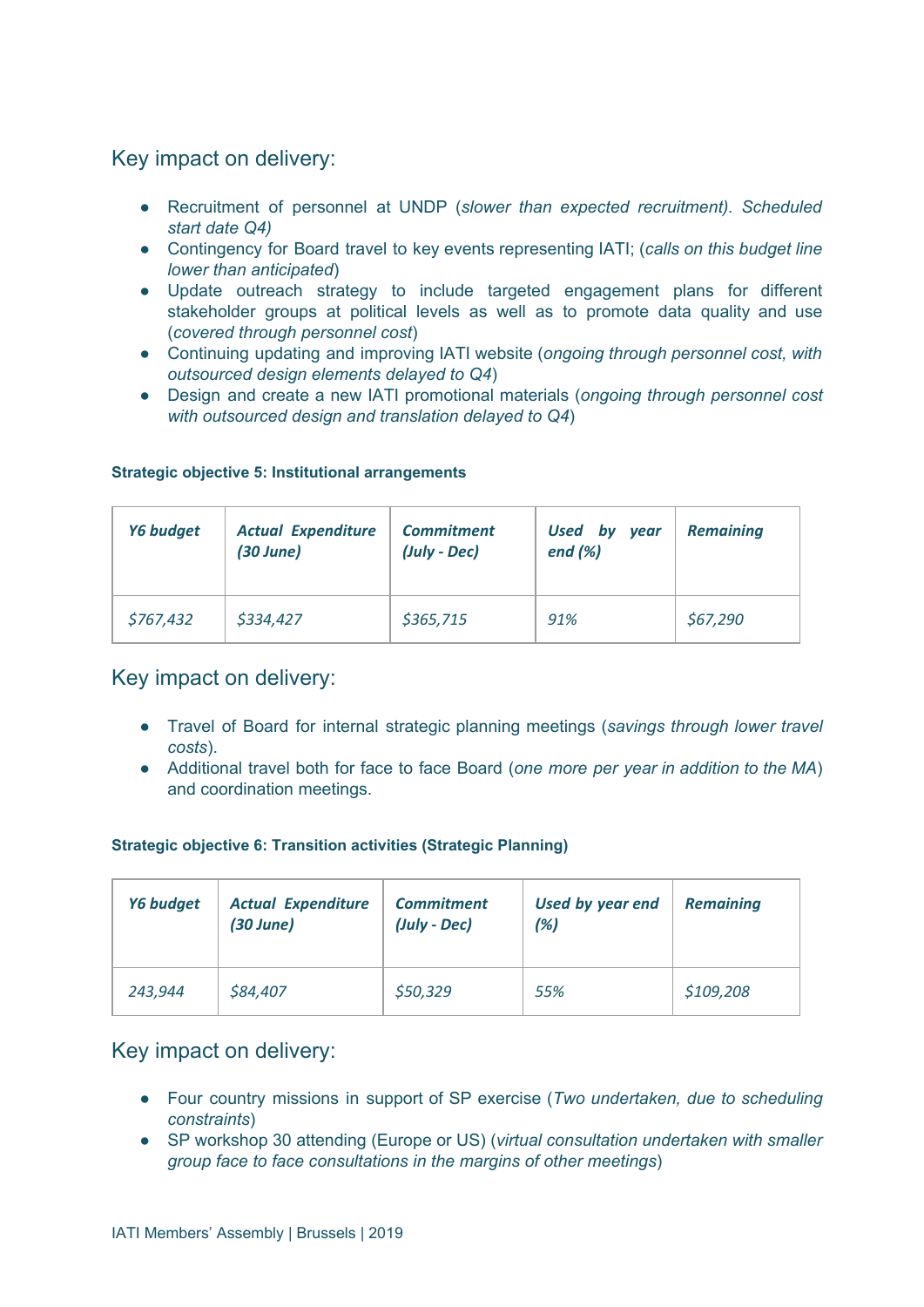#### **In-kind contributions of consortium members**

Secretariat consortium members have continued to contribute to the initiative in-kind in Year 6 by funding certain personnel. Financial information in relation to these contributions is presented separately since it is not passed through the IATI trust fund and is instead administered directly by contributing organisations.

| <b>Y6</b> income | <b>Actual Expenditure</b><br>$(30$ June) | <b>Commitment</b><br>(July - Dec) | Used by year end<br>(%) | <b>Remaining</b> |
|------------------|------------------------------------------|-----------------------------------|-------------------------|------------------|
| \$390,475        | \$241,888                                | \$148,587                         | 100%                    | \$0              |

## *ANNEX I*

● Income received from IATI members as at June 2019.

This document shows the income received from IATI members in membership or voluntary contributions for Year 6 and advance contributions for Year 7.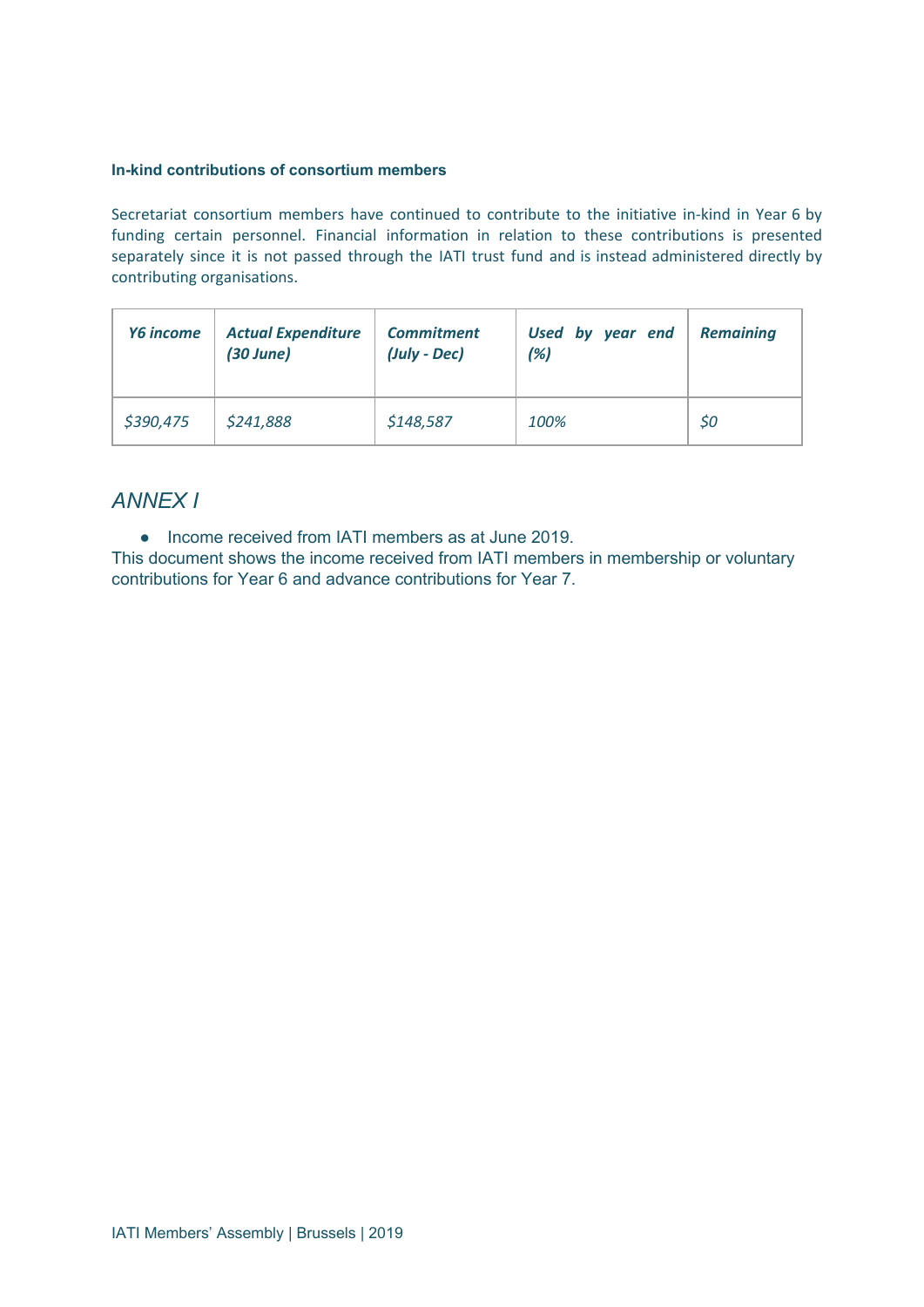| <b>Purpose of funds</b>    | <b>Member (in order of joining)</b>                                                    | <b>Y6</b> | <b>Y7</b>      | <b>Grand Total</b> |
|----------------------------|----------------------------------------------------------------------------------------|-----------|----------------|--------------------|
| Membership<br>contribution | United Nations Children's Fund<br>(UNICEF)                                             | 85,000    |                | 85,000             |
|                            | United Nations Population Fund<br>(UNFPA)                                              | 46,500    |                | 46,500             |
|                            | Publish What You Fund                                                                  | 1,070     |                | 1,070              |
|                            | UK - Department for International<br>Development (DFID)                                | 85,000    |                | 85,000             |
|                            | The William and Flora Hewlett<br>Foundation                                            | 170,000   |                | 170,000            |
|                            | United States Agency for International<br>Development (USAID)                          | 85,000    | 85,000         | 170,000            |
|                            | Bond                                                                                   | 1,082     |                | 1,082              |
|                            | Canada - Department of Foreign<br>Affairs, Trade and Development                       |           |                |                    |
|                            | <b>Transparency International</b>                                                      | 2,200     |                | 2,200              |
|                            | African Development Bank<br>(AfDB)                                                     | 85,000    |                | 85,000             |
|                            | Ireland - Irish Aid                                                                    | 84,982    |                | 84,982             |
|                            | Netherlands - Ministry of Foreign<br>Affairs - Development Cooperation                 | 85,000    |                | 85,000             |
|                            | United Nations World Food Programme<br>(WFP)                                           | 85,000    |                | 85,000             |
|                            | European Investment Bank (EIB)                                                         |           | $\overline{a}$ |                    |
|                            | Sweden - SIDA                                                                          | 84,979    |                | 84,979             |
|                            | Germany - Federal Ministry for<br><b>Economic Cooperation and</b><br>Development (BMZ) | 85,000    |                | 85,000             |
|                            | <b>United Nations Women</b><br>(UN Women)                                              | 66,000    |                | 66,000             |
|                            | Denmark - Ministry of Foreign Affairs                                                  | 84,970    |                | 84,970             |
|                            | International Fund for Agricultural<br>Development (IFAD)                              | 33,000    |                | 33,000             |
|                            | Finland - Ministry for Foreign Affairs                                                 | 84,975    |                | 84,975             |
|                            | The Bill and Melinda Gates Foundation                                                  |           |                |                    |
|                            | Australia - Department of Foreign<br>Affairs and Trade                                 | 85,000    |                | 85,000             |
|                            | Inter-American Development Bank<br>(IDB)                                               | 85,000    |                | 85,000             |
|                            | The World Bank                                                                         | 85,000    |                | 85,000             |
|                            | <b>INGO Accountability Charter</b>                                                     | 1,100     |                | 1,100              |
|                            | Belgium - Belgian Development Agency<br>(BTC)                                          |           |                |                    |
|                            | GAVI                                                                                   | 85,000    |                | 85,000             |
|                            | The Global Fund to Fight AIDS,<br><b>Tuberculosis and Malaria</b>                      | 85,000    |                | 85,000             |
|                            | Development Gateway                                                                    | 1,100     |                | 1,100              |
|                            | Malawi                                                                                 |           |                |                    |
|                            | Nigeria                                                                                |           |                |                    |
|                            | New Zealand                                                                            |           | $\overline{a}$ |                    |
|                            | Cordaid                                                                                | 2,196     |                | 2,196              |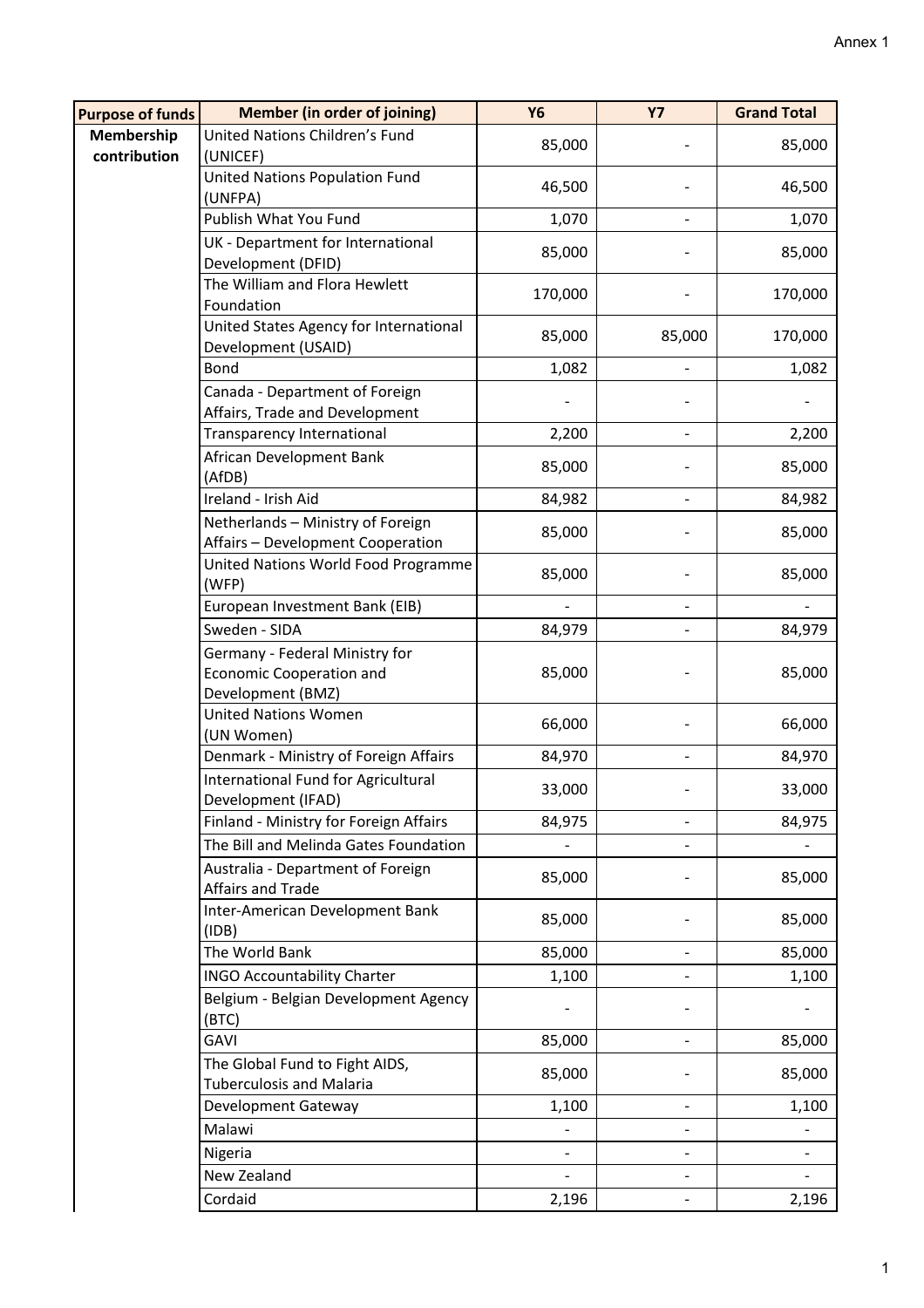| <b>Member (in order of joining)</b> | <b>Y6</b>                                                                                                                                                                                                                                                                                                                                                                                                                                                                                                                                                                                                                                                                                                                                                                                                                                                                                                                                                                                                                                                                     | <b>Y7</b>                                                                                                                                                              | <b>Grand Total</b>                                                  |
|-------------------------------------|-------------------------------------------------------------------------------------------------------------------------------------------------------------------------------------------------------------------------------------------------------------------------------------------------------------------------------------------------------------------------------------------------------------------------------------------------------------------------------------------------------------------------------------------------------------------------------------------------------------------------------------------------------------------------------------------------------------------------------------------------------------------------------------------------------------------------------------------------------------------------------------------------------------------------------------------------------------------------------------------------------------------------------------------------------------------------------|------------------------------------------------------------------------------------------------------------------------------------------------------------------------|---------------------------------------------------------------------|
|                                     |                                                                                                                                                                                                                                                                                                                                                                                                                                                                                                                                                                                                                                                                                                                                                                                                                                                                                                                                                                                                                                                                               |                                                                                                                                                                        |                                                                     |
|                                     | 85,000                                                                                                                                                                                                                                                                                                                                                                                                                                                                                                                                                                                                                                                                                                                                                                                                                                                                                                                                                                                                                                                                        |                                                                                                                                                                        | 85,000                                                              |
|                                     |                                                                                                                                                                                                                                                                                                                                                                                                                                                                                                                                                                                                                                                                                                                                                                                                                                                                                                                                                                                                                                                                               |                                                                                                                                                                        | 85,000                                                              |
|                                     |                                                                                                                                                                                                                                                                                                                                                                                                                                                                                                                                                                                                                                                                                                                                                                                                                                                                                                                                                                                                                                                                               |                                                                                                                                                                        |                                                                     |
|                                     |                                                                                                                                                                                                                                                                                                                                                                                                                                                                                                                                                                                                                                                                                                                                                                                                                                                                                                                                                                                                                                                                               | $\blacksquare$                                                                                                                                                         |                                                                     |
|                                     | 1,100                                                                                                                                                                                                                                                                                                                                                                                                                                                                                                                                                                                                                                                                                                                                                                                                                                                                                                                                                                                                                                                                         |                                                                                                                                                                        | 1,100                                                               |
|                                     | 85,000                                                                                                                                                                                                                                                                                                                                                                                                                                                                                                                                                                                                                                                                                                                                                                                                                                                                                                                                                                                                                                                                        |                                                                                                                                                                        | 85,000                                                              |
|                                     |                                                                                                                                                                                                                                                                                                                                                                                                                                                                                                                                                                                                                                                                                                                                                                                                                                                                                                                                                                                                                                                                               |                                                                                                                                                                        |                                                                     |
|                                     |                                                                                                                                                                                                                                                                                                                                                                                                                                                                                                                                                                                                                                                                                                                                                                                                                                                                                                                                                                                                                                                                               |                                                                                                                                                                        |                                                                     |
|                                     |                                                                                                                                                                                                                                                                                                                                                                                                                                                                                                                                                                                                                                                                                                                                                                                                                                                                                                                                                                                                                                                                               |                                                                                                                                                                        |                                                                     |
|                                     |                                                                                                                                                                                                                                                                                                                                                                                                                                                                                                                                                                                                                                                                                                                                                                                                                                                                                                                                                                                                                                                                               | $\overline{\phantom{0}}$                                                                                                                                               |                                                                     |
|                                     |                                                                                                                                                                                                                                                                                                                                                                                                                                                                                                                                                                                                                                                                                                                                                                                                                                                                                                                                                                                                                                                                               |                                                                                                                                                                        | 2,200                                                               |
|                                     |                                                                                                                                                                                                                                                                                                                                                                                                                                                                                                                                                                                                                                                                                                                                                                                                                                                                                                                                                                                                                                                                               |                                                                                                                                                                        |                                                                     |
|                                     |                                                                                                                                                                                                                                                                                                                                                                                                                                                                                                                                                                                                                                                                                                                                                                                                                                                                                                                                                                                                                                                                               |                                                                                                                                                                        | 1,100                                                               |
|                                     |                                                                                                                                                                                                                                                                                                                                                                                                                                                                                                                                                                                                                                                                                                                                                                                                                                                                                                                                                                                                                                                                               |                                                                                                                                                                        |                                                                     |
|                                     |                                                                                                                                                                                                                                                                                                                                                                                                                                                                                                                                                                                                                                                                                                                                                                                                                                                                                                                                                                                                                                                                               |                                                                                                                                                                        |                                                                     |
|                                     |                                                                                                                                                                                                                                                                                                                                                                                                                                                                                                                                                                                                                                                                                                                                                                                                                                                                                                                                                                                                                                                                               |                                                                                                                                                                        | 85,000                                                              |
|                                     | 2,200                                                                                                                                                                                                                                                                                                                                                                                                                                                                                                                                                                                                                                                                                                                                                                                                                                                                                                                                                                                                                                                                         |                                                                                                                                                                        | 2,200                                                               |
|                                     |                                                                                                                                                                                                                                                                                                                                                                                                                                                                                                                                                                                                                                                                                                                                                                                                                                                                                                                                                                                                                                                                               |                                                                                                                                                                        | 85,000                                                              |
|                                     |                                                                                                                                                                                                                                                                                                                                                                                                                                                                                                                                                                                                                                                                                                                                                                                                                                                                                                                                                                                                                                                                               |                                                                                                                                                                        |                                                                     |
|                                     |                                                                                                                                                                                                                                                                                                                                                                                                                                                                                                                                                                                                                                                                                                                                                                                                                                                                                                                                                                                                                                                                               |                                                                                                                                                                        |                                                                     |
|                                     | 85,000                                                                                                                                                                                                                                                                                                                                                                                                                                                                                                                                                                                                                                                                                                                                                                                                                                                                                                                                                                                                                                                                        |                                                                                                                                                                        | 85,000                                                              |
|                                     |                                                                                                                                                                                                                                                                                                                                                                                                                                                                                                                                                                                                                                                                                                                                                                                                                                                                                                                                                                                                                                                                               | $\overline{\phantom{0}}$                                                                                                                                               | 2,196                                                               |
|                                     |                                                                                                                                                                                                                                                                                                                                                                                                                                                                                                                                                                                                                                                                                                                                                                                                                                                                                                                                                                                                                                                                               |                                                                                                                                                                        |                                                                     |
|                                     |                                                                                                                                                                                                                                                                                                                                                                                                                                                                                                                                                                                                                                                                                                                                                                                                                                                                                                                                                                                                                                                                               |                                                                                                                                                                        | 85,000                                                              |
|                                     |                                                                                                                                                                                                                                                                                                                                                                                                                                                                                                                                                                                                                                                                                                                                                                                                                                                                                                                                                                                                                                                                               | -                                                                                                                                                                      | 2,200                                                               |
|                                     |                                                                                                                                                                                                                                                                                                                                                                                                                                                                                                                                                                                                                                                                                                                                                                                                                                                                                                                                                                                                                                                                               |                                                                                                                                                                        | 2,200                                                               |
|                                     |                                                                                                                                                                                                                                                                                                                                                                                                                                                                                                                                                                                                                                                                                                                                                                                                                                                                                                                                                                                                                                                                               |                                                                                                                                                                        |                                                                     |
|                                     | 2,200                                                                                                                                                                                                                                                                                                                                                                                                                                                                                                                                                                                                                                                                                                                                                                                                                                                                                                                                                                                                                                                                         |                                                                                                                                                                        | 2,200                                                               |
|                                     | 4,400                                                                                                                                                                                                                                                                                                                                                                                                                                                                                                                                                                                                                                                                                                                                                                                                                                                                                                                                                                                                                                                                         |                                                                                                                                                                        | 4,400                                                               |
|                                     |                                                                                                                                                                                                                                                                                                                                                                                                                                                                                                                                                                                                                                                                                                                                                                                                                                                                                                                                                                                                                                                                               |                                                                                                                                                                        |                                                                     |
|                                     |                                                                                                                                                                                                                                                                                                                                                                                                                                                                                                                                                                                                                                                                                                                                                                                                                                                                                                                                                                                                                                                                               |                                                                                                                                                                        | 1,075                                                               |
|                                     |                                                                                                                                                                                                                                                                                                                                                                                                                                                                                                                                                                                                                                                                                                                                                                                                                                                                                                                                                                                                                                                                               |                                                                                                                                                                        | 33,000                                                              |
|                                     |                                                                                                                                                                                                                                                                                                                                                                                                                                                                                                                                                                                                                                                                                                                                                                                                                                                                                                                                                                                                                                                                               |                                                                                                                                                                        |                                                                     |
| <b>Membership fee Total</b>         |                                                                                                                                                                                                                                                                                                                                                                                                                                                                                                                                                                                                                                                                                                                                                                                                                                                                                                                                                                                                                                                                               | 85,000                                                                                                                                                                 | 2,418,025                                                           |
|                                     |                                                                                                                                                                                                                                                                                                                                                                                                                                                                                                                                                                                                                                                                                                                                                                                                                                                                                                                                                                                                                                                                               |                                                                                                                                                                        | 60,000                                                              |
|                                     |                                                                                                                                                                                                                                                                                                                                                                                                                                                                                                                                                                                                                                                                                                                                                                                                                                                                                                                                                                                                                                                                               |                                                                                                                                                                        |                                                                     |
|                                     |                                                                                                                                                                                                                                                                                                                                                                                                                                                                                                                                                                                                                                                                                                                                                                                                                                                                                                                                                                                                                                                                               |                                                                                                                                                                        | 15,000                                                              |
|                                     |                                                                                                                                                                                                                                                                                                                                                                                                                                                                                                                                                                                                                                                                                                                                                                                                                                                                                                                                                                                                                                                                               |                                                                                                                                                                        |                                                                     |
|                                     |                                                                                                                                                                                                                                                                                                                                                                                                                                                                                                                                                                                                                                                                                                                                                                                                                                                                                                                                                                                                                                                                               |                                                                                                                                                                        | 75,000                                                              |
|                                     |                                                                                                                                                                                                                                                                                                                                                                                                                                                                                                                                                                                                                                                                                                                                                                                                                                                                                                                                                                                                                                                                               |                                                                                                                                                                        | 62,207                                                              |
| <b>Grand Total</b>                  |                                                                                                                                                                                                                                                                                                                                                                                                                                                                                                                                                                                                                                                                                                                                                                                                                                                                                                                                                                                                                                                                               |                                                                                                                                                                        | 2,555,232                                                           |
|                                     | Bangladesh<br>European Commission (EC)<br>Food and Agriculture Organization of<br>the United Nations - UN FAO<br>Myanmar<br>Synergy International System<br>Republic of Korea<br>IBON International Foundation INC, for<br>the benefit of CSO Partnership for<br>Development Effectiveness (CPDE)<br>Interaction<br>International Development Law<br>Organization (IDLO)<br><b>United Nations Environment</b><br>Programme - UNEP<br>World Health Organization - WHO<br>Netherlands Enterprise Agency (RVO.<br>International Finance Corporation - IFC<br>Zimmerman and Zimmerman<br>International Organization for<br>Migration - IOM<br>Oxfam Novib<br>France - Agence Française de<br>Développement (AFD)<br>Plan International<br>Oxfam America<br>Montenegro<br>World Vision International<br>Development Media International<br>United Nations Industrial Development<br>Organization (UNIDO)<br>The William and Flora Hewlett<br>Foundation<br>United States Agency for International<br>Development (USAID)<br><b>Voluntary Contribution Total</b><br><b>Interest</b> | 85,000<br>2,200<br>1,100<br>85,000<br>85,000<br>2,196<br>85,000<br>2,200<br>2,200<br>1,075<br>33,000<br>2,333,025<br>60,000<br>15,000<br>75,000<br>62,207<br>2,408,025 | $\overline{\phantom{0}}$<br>$\overline{\phantom{0}}$<br>-<br>85,000 |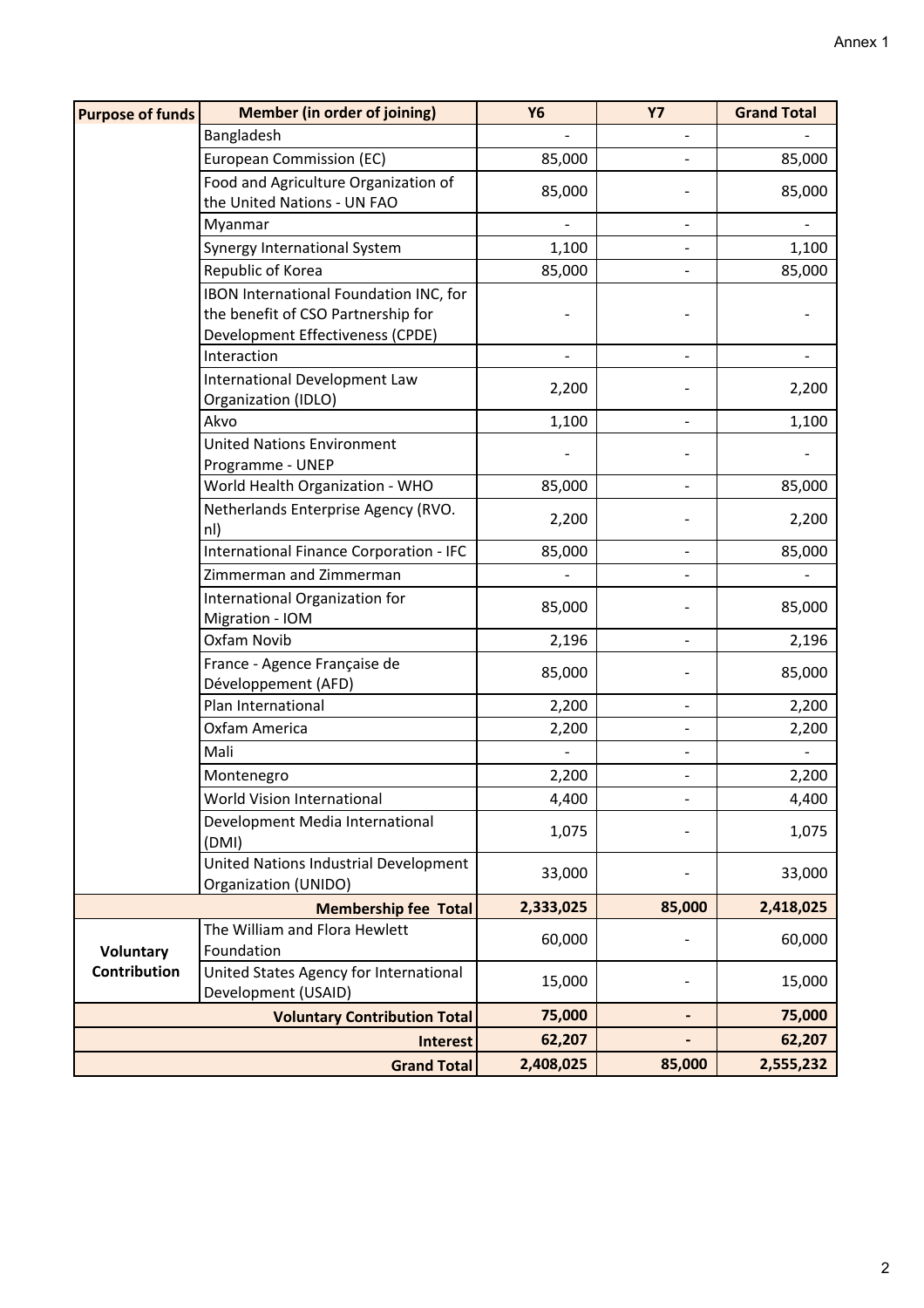## *ANNEXES II and III*

- Annual Financial Statement as at 31 Dec 2018.

Certified financial statements are prepared by calendar year and provide a record of IATI expenditure from September 2013 to December 2018, covering IATI Financial Years 1–5 and part of Year 6.

- Interim Financial Statement as at 30 June 2019.

An interim financial statement in July 2019 covers the period up to June 2019, including part of the Y6 implementation period Jan - June 2019 (the Interim Financial Statement is provided for information purposes only. Therefore, it should be noted that figures are not final).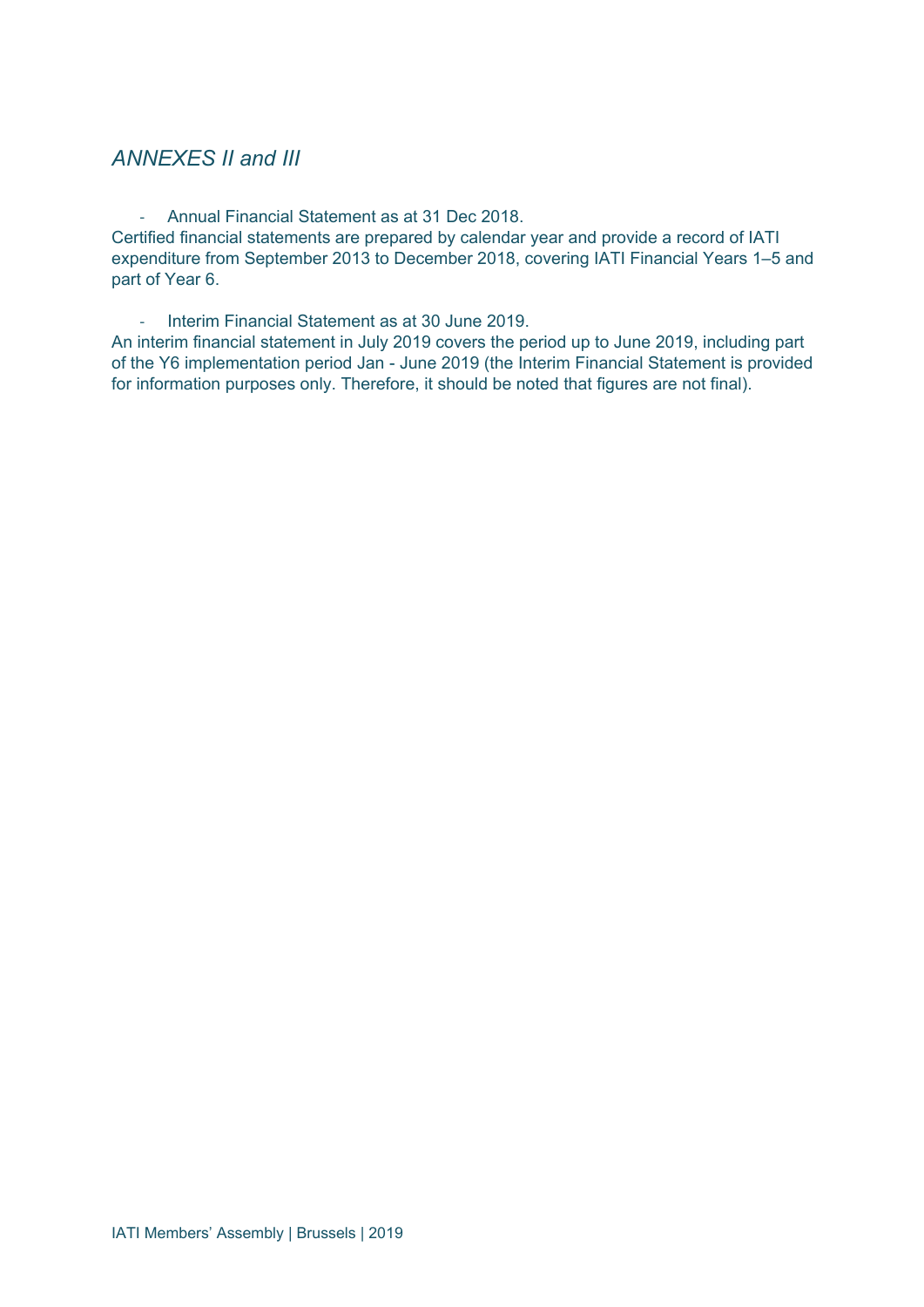

# **ANNUAL FINANCIAL STATEMENT**<br>Project: 8757

87578 - International Aid and Transparency **Partner(s):** 1046 - IATI International Aid Transparency Initiative (IATI) As on: 31-Dec-2018 **As on:** 31-Dec-2018

**Income:**

| <b>Contributions</b>          |                                           |                  |                  |
|-------------------------------|-------------------------------------------|------------------|------------------|
|                               | 2013                                      | 1,219,004        |                  |
|                               | 2014                                      | 1,484,899        |                  |
|                               | 2015                                      | 1,759,453        |                  |
|                               | 2016                                      | 2,174,801        |                  |
|                               | 2017                                      | 2,916,349        |                  |
|                               | 2018                                      | 2,542,486        |                  |
|                               |                                           |                  | 12,096,992       |
| <b>Interest</b>               |                                           |                  |                  |
|                               | 2013                                      | 59               |                  |
|                               | 2014                                      | 4,490            |                  |
|                               | 2015                                      | 6,774            |                  |
|                               | 2016                                      | 13,959           |                  |
|                               | 2017                                      | 18,998           |                  |
|                               | 2018                                      | 43,010           |                  |
|                               |                                           |                  | 87,290           |
| <b>Miscellaneous Revenue</b>  | 2015                                      | $\boldsymbol{0}$ |                  |
|                               |                                           |                  |                  |
| <b>Refunds</b>                |                                           |                  | $\boldsymbol{0}$ |
|                               | 2018                                      | (4, 811)         |                  |
|                               |                                           |                  | (4, 811)         |
| <b>Total Income</b>           | $\mathbf A$                               |                  | 12,179,471       |
|                               |                                           |                  |                  |
| <b>Less: Project Expenses</b> |                                           |                  |                  |
| <b>Period-Years</b>           |                                           |                  |                  |
| 2013                          |                                           |                  |                  |
|                               | Project(s) Expense                        | 48,620           |                  |
|                               | Management Fees                           | 3,363            |                  |
|                               |                                           |                  |                  |
|                               | Net Exchange Gain/Loss                    | (68)             |                  |
|                               |                                           |                  | 51,915           |
| 2014                          | Project(s) Expense                        | 1,860,150        |                  |
|                               |                                           |                  |                  |
|                               | Management Fees                           | 49,224           |                  |
|                               | Net Exchange Gain/Loss                    | (1,024)          |                  |
|                               |                                           |                  | 1,908,350        |
| 2015                          | Project(s) Expense                        | 1,228,705        |                  |
|                               |                                           |                  |                  |
|                               | Management Fees<br>Net Exchange Gain/Loss | 44,656<br>1,087  |                  |
|                               |                                           |                  |                  |
|                               |                                           |                  | 1,274,448        |
| 2016                          | Project(s) Expense                        | 1,914,984        |                  |
|                               |                                           |                  |                  |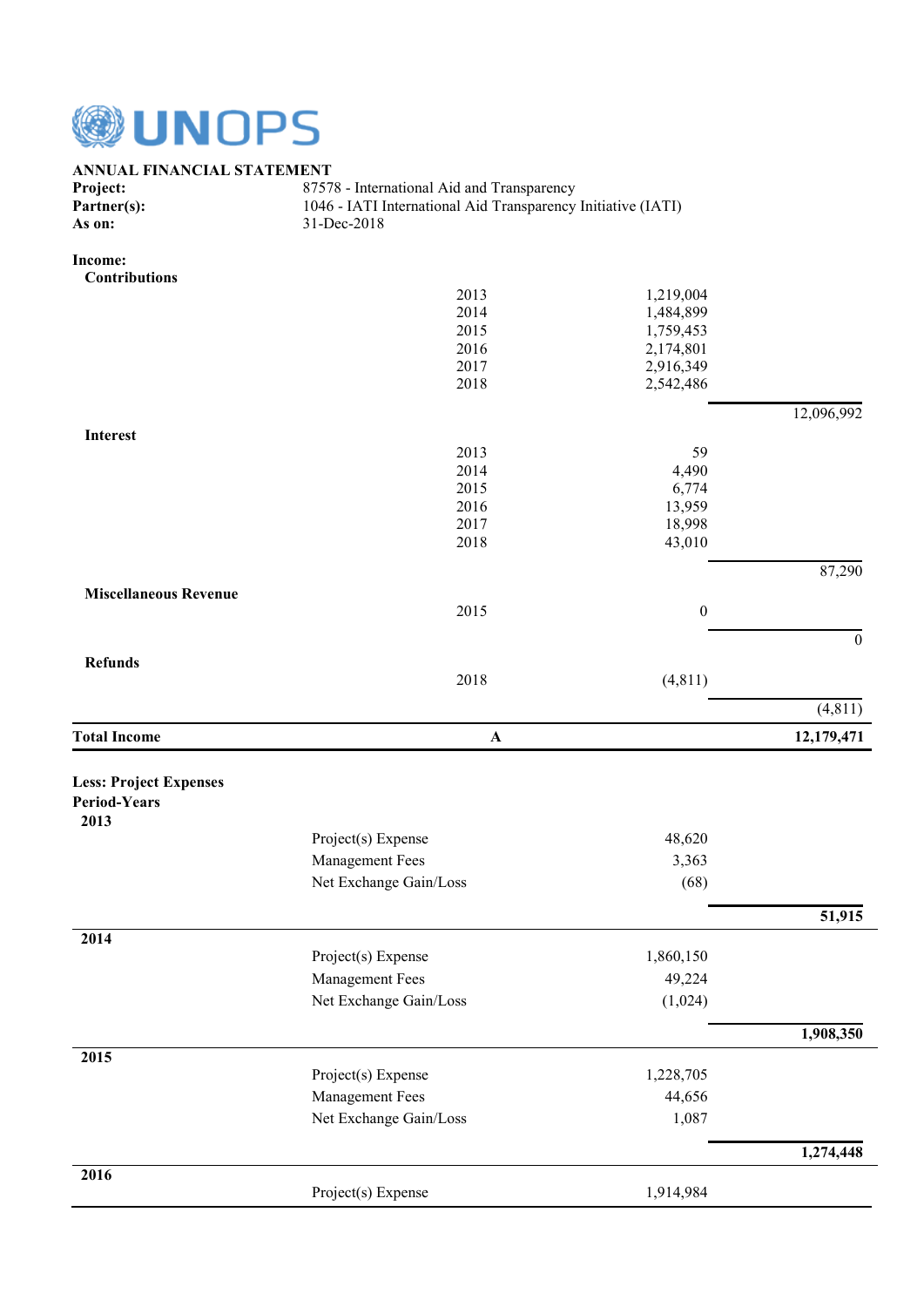| $A-B-C-D-E$ | 3,621,586                                |
|-------------|------------------------------------------|
|             | 245,411                                  |
|             | 245,411                                  |
| $A-B-C-D$   | 3,866,997                                |
| D           | $\boldsymbol{0}$                         |
|             |                                          |
| $\mathbf C$ | 3,712                                    |
|             | 8,308,762                                |
|             | 1,153,557                                |
| 59          |                                          |
| 43,299      |                                          |
| 1,110,199   |                                          |
|             | 1,961,394                                |
|             |                                          |
| 54,558      |                                          |
| 1,907,474   |                                          |
|             | 1,959,098                                |
|             |                                          |
|             |                                          |
|             | 44,375<br>(261)<br>(638)<br>$\, {\bf B}$ |

Notes:

\* All amounts are in USD. Transactions in non-USD have been converted to USD at the UN operational rate of exchange as on the date of the transaction.

\*\* The statement is prepared in accordance to IPSAS reporting requirement, the reported figure under commitment is for information and it discloses only the expected utilisation of project funds as of the reporting period, these commitments are not charged as an expense until the goods are delivered or services rendered.

\* Project advances include operational advances, prepayments, petty cash, and any VAT payments to suppliers that have yet to be recovered.

Certified by: Comment:

| Meron MEKURIAW     |  |                    |
|--------------------|--|--------------------|
| Finance Specialist |  | $\Gamma$ Pleturian |
| SSC IPAS, UNOPS HQ |  |                    |

Date: 02 July 2019

Report run on: 02 Jul 2019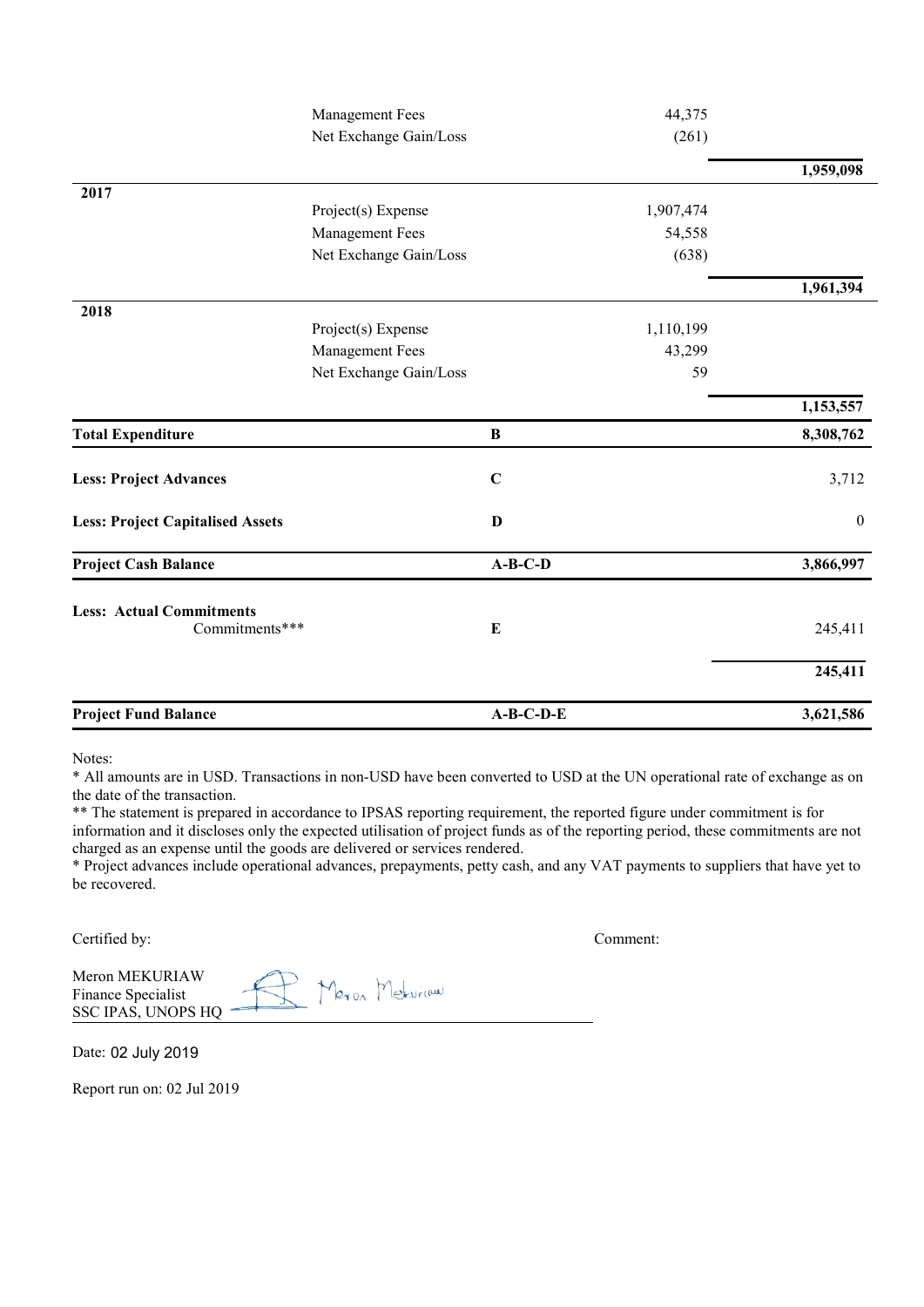

Date: July 02, 2019 Ref. Project No: 87578 Funding: IATI

Dear Sir/Madam,

#### Subject**: Annual Financial Statement**

We enclose the Annual Financial Statement for project 87578 - International Aid and Transparency, which commenced in year 2013 and indicates the incurred expenditure as at 31/12/2018.

We draw your attention to the following:

- a. Incurred expenditure and management fee: US\$ **8,308,762**
- b. Project advances: US\$ **3,712** and commitments: US\$ **245,411**
- c. Total funds received: US\$ **12,179,471** which includes interest earned: US\$ **87,290**
- d. Project Capitalised Asset: US\$ **0**
- e. Fund Surplus: US\$ **3,621,586**

If you have any question, please do not hesitate to contact UNOPS.

Yours sincerely,

Meron Meturian

Meron MEKURIAW Finance Specialist SSC IPAS, UNOPS HQ

2100 Copenhagen Fax: +45 45 33 75 01

PO Box 2695 Tel: + 45 45 33 75 00



Denmark E-mail:info@unops.org

www.unops.org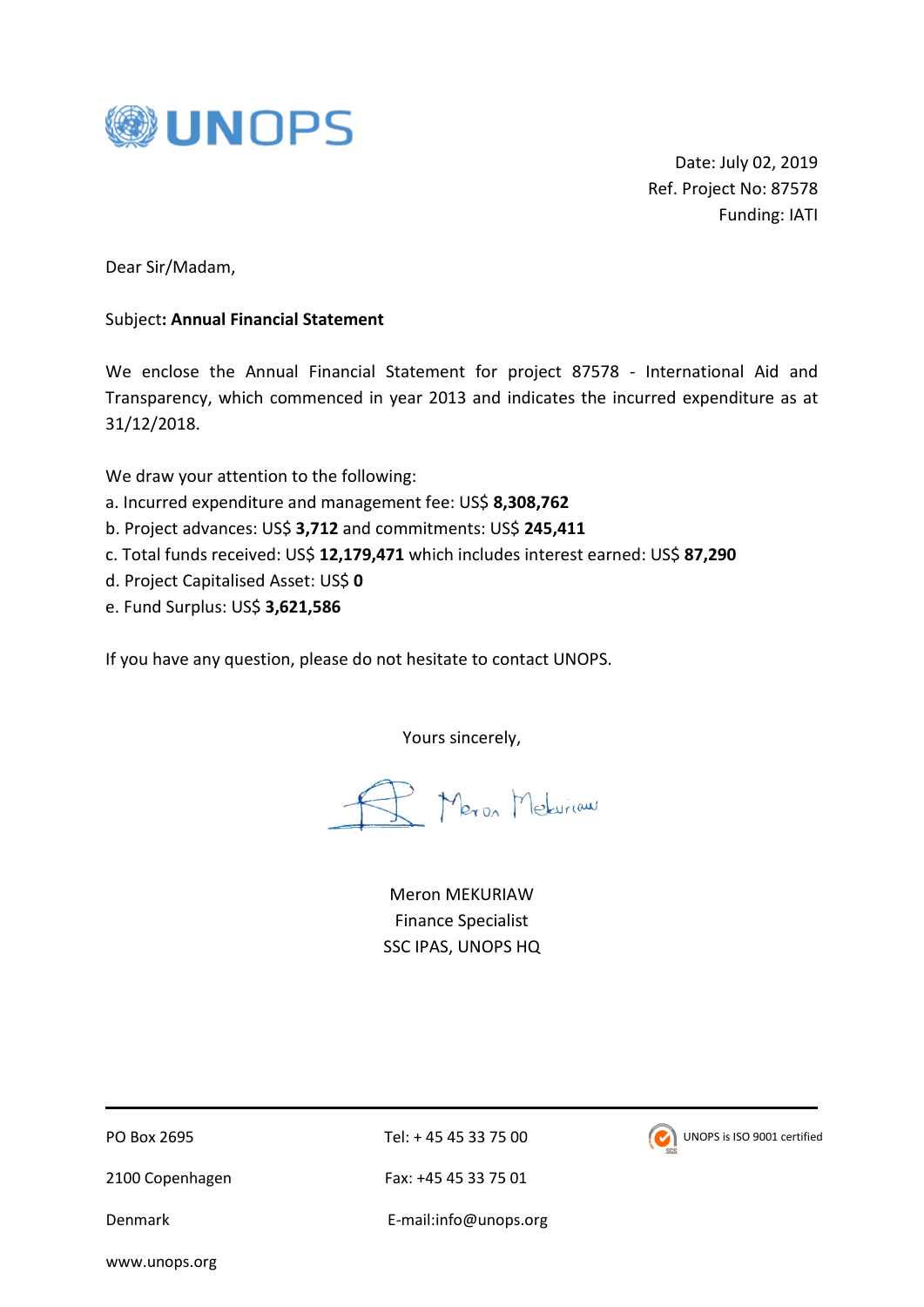

| <b>INTERIM FINANCIAL STATEMENT</b> |                                                              |           |            |  |  |  |
|------------------------------------|--------------------------------------------------------------|-----------|------------|--|--|--|
| Project::                          | 87578 - International Aid and Transparency                   |           |            |  |  |  |
| Partner(s):                        | 1046 - IATI International Aid Transparency Initiative (IATI) |           |            |  |  |  |
| As on:                             | 30-Jun-2019                                                  |           |            |  |  |  |
|                                    |                                                              |           |            |  |  |  |
| Income:                            |                                                              |           |            |  |  |  |
| <b>Contributions</b>               |                                                              |           |            |  |  |  |
|                                    | 2013                                                         | 1,219,004 |            |  |  |  |
|                                    | 2014                                                         | 1,484,899 |            |  |  |  |
|                                    | 2015                                                         | 1,759,453 |            |  |  |  |
|                                    | 2016                                                         | 2,174,801 |            |  |  |  |
|                                    | 2017                                                         | 2,916,349 |            |  |  |  |
|                                    | 2018                                                         | 2,542,486 |            |  |  |  |
|                                    | 2019                                                         | 871,695   |            |  |  |  |
|                                    |                                                              |           | 12,968,687 |  |  |  |
| <b>Interest</b>                    |                                                              |           |            |  |  |  |
|                                    | 2013                                                         | 59        |            |  |  |  |
|                                    | 2014                                                         | 4,490     |            |  |  |  |
|                                    | 2015                                                         | 6,774     |            |  |  |  |
|                                    | 2016                                                         | 13,959    |            |  |  |  |
|                                    | 2017                                                         | 18,998    |            |  |  |  |
|                                    | 2018                                                         | 43,010    |            |  |  |  |
|                                    | 2019                                                         | 19,197    |            |  |  |  |
|                                    |                                                              |           | 106,487    |  |  |  |
| <b>Refunds</b>                     |                                                              |           |            |  |  |  |
|                                    | 2018                                                         | (4, 811)  |            |  |  |  |
|                                    |                                                              |           | (4, 811)   |  |  |  |
| <b>Total Income</b>                | $\boldsymbol{\rm A}$                                         |           | 13,070,363 |  |  |  |
|                                    |                                                              |           |            |  |  |  |
| <b>Less: Project Expenses</b>      |                                                              |           |            |  |  |  |
| <b>Period-Years</b>                |                                                              |           |            |  |  |  |
| 2013                               |                                                              |           |            |  |  |  |
|                                    | Project(s) Expense                                           | 48,620    |            |  |  |  |
|                                    |                                                              |           |            |  |  |  |
|                                    | Management Fees                                              | 3,363     |            |  |  |  |
|                                    | Net Exchange Gain/Loss                                       | (68)      |            |  |  |  |
|                                    |                                                              |           | 51,915     |  |  |  |
| 2014                               |                                                              |           |            |  |  |  |
|                                    | Project(s) Expense                                           | 1,860,150 |            |  |  |  |
|                                    | Management Fees                                              | 49,224    |            |  |  |  |
|                                    | Net Exchange Gain/Loss                                       | (1,024)   |            |  |  |  |
|                                    |                                                              |           | 1,908,350  |  |  |  |
| 2015                               |                                                              |           |            |  |  |  |
|                                    | Project(s) Expense                                           | 1,228,705 |            |  |  |  |
|                                    | Management Fees                                              | 44,656    |            |  |  |  |
|                                    |                                                              |           |            |  |  |  |
|                                    | Net Exchange Gain/Loss                                       | 1,087     |            |  |  |  |
|                                    |                                                              |           | 1,274,448  |  |  |  |
| 2016                               |                                                              |           |            |  |  |  |
|                                    | Project(s) Expense                                           | 1,914,984 |            |  |  |  |
|                                    | <b>Management Fees</b>                                       | 44,375    |            |  |  |  |
|                                    | Net Exchange Gain/Loss                                       | (261)     |            |  |  |  |
|                                    |                                                              |           |            |  |  |  |
|                                    |                                                              |           | 1,959,098  |  |  |  |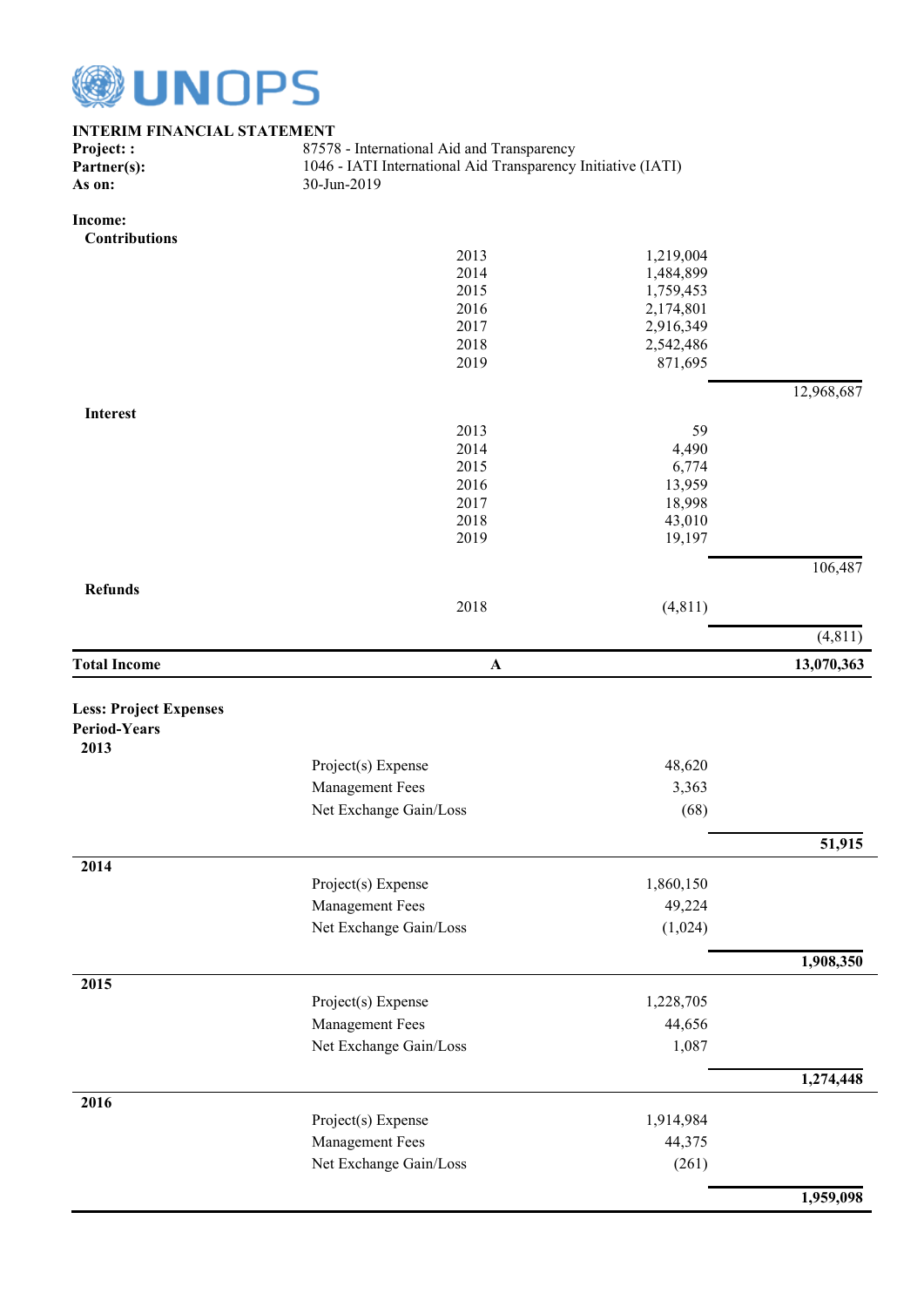

| <b>INTERIM FINANCIAL STATEMENT</b>                |                                                                                                                           |              |           |                  |
|---------------------------------------------------|---------------------------------------------------------------------------------------------------------------------------|--------------|-----------|------------------|
| Project::<br>Partner(s):<br>As on:                | 87578 - International Aid and Transparency<br>1046 - IATI International Aid Transparency Initiative (IATI)<br>30-Jun-2019 |              |           |                  |
|                                                   |                                                                                                                           |              |           |                  |
| 2017                                              |                                                                                                                           |              |           |                  |
|                                                   | Project(s) Expense                                                                                                        |              | 1,907,474 |                  |
|                                                   | Management Fees                                                                                                           |              | 54,558    |                  |
|                                                   | Net Exchange Gain/Loss                                                                                                    |              | (638)     |                  |
|                                                   |                                                                                                                           |              |           | 1,961,394        |
| 2018                                              |                                                                                                                           |              |           |                  |
|                                                   | Project(s) Expense                                                                                                        |              | 1,110,199 |                  |
|                                                   | Management Fees                                                                                                           |              | 43,299    |                  |
|                                                   | Net Exchange Gain/Loss                                                                                                    |              | 59        |                  |
|                                                   |                                                                                                                           |              |           | 1,153,557        |
| 2019                                              |                                                                                                                           |              |           |                  |
|                                                   | Project(s) Expense                                                                                                        |              | 1,812,213 |                  |
|                                                   | Management Fees                                                                                                           |              | 36,028    |                  |
|                                                   | Net Exchange Gain/Loss                                                                                                    |              | (109)     |                  |
|                                                   |                                                                                                                           |              |           | 1,848,132        |
| <b>Total Expenditure</b>                          |                                                                                                                           | $\, {\bf B}$ |           | 10,156,894       |
| <b>Less: Project Advances</b>                     |                                                                                                                           | $\mathbf C$  |           | 2,341            |
| <b>Less: Project Capitalised Assets</b>           |                                                                                                                           | D            |           | $\boldsymbol{0}$ |
| <b>Project Cash Balance</b>                       |                                                                                                                           | $A-B-C-D$    |           | 2,911,128        |
|                                                   |                                                                                                                           |              |           |                  |
| <b>Less: Actual Commitments</b><br>Commitments*** |                                                                                                                           | E            |           | 987,735          |
|                                                   |                                                                                                                           |              |           | 987,735          |
|                                                   |                                                                                                                           | $A-B-C-D-E$  |           | 1,923,393        |

Notes:

\* All amounts are in USD. Transactions in non-USD have been converted to USD at the UN operational rate of exchange as on the date of the transaction.

\* This is an interim statement provided for information purposes only. Figures are not final.

\* The report includes fee projections for open period(s).

\* Project advances include operational advances, prepayments, petty cash, and any VAT payments to suppliers that have yet to be recovered.<br>Certified by:  $\mathbb{R}^{(n)}$ be recovered.

Certified by: WWW. Comment:

Mansu PRADHANANGA Finance Associate **For:** Meron MEKURIAW Finance Specialist SSC IPAS, UNOPS - HQ

Date: 23 July 2019